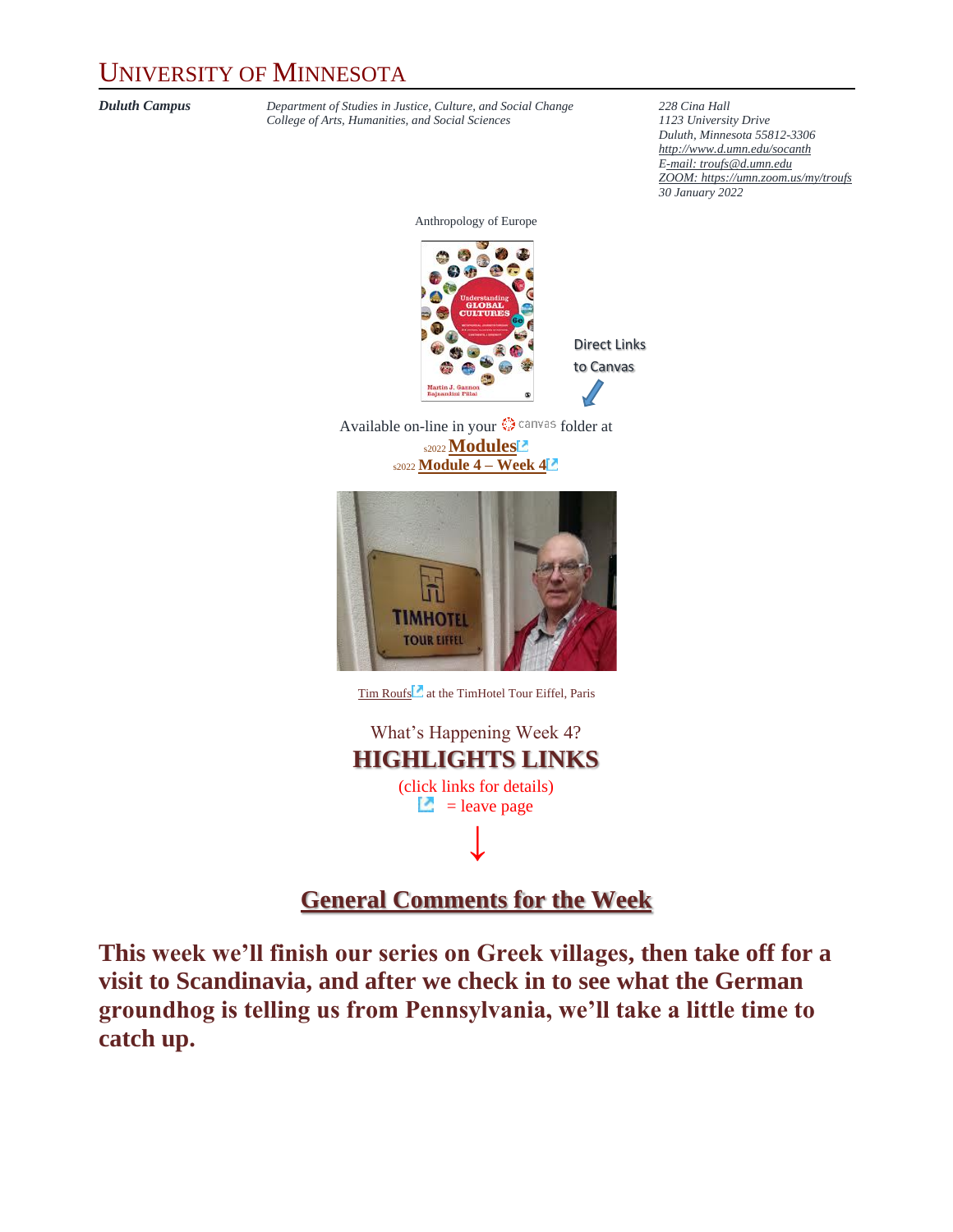#### **[IN THE NEWS . . .](#page-4-0)** Media Bias Chart<sup>2</sup>

**[Germany](https://www.d.umn.edu/cla/faculty/troufs/anth1095/Germany.html#project_sources) – Taylor C. [Ireland](https://www.d.umn.edu/cla/faculty/troufs/anth1095/Ireland.html#project_sources) – Brianna E. [France](https://www.d.umn.edu/cla/faculty/troufs/anth1095/France.html#project_sources)** $\blacksquare$  – **Madelyn A.** 

#### **[LIVE CHAT: OPEN FORUM / OFFICE HOURS](#page-5-0)**

[Contact Information](http://www.d.umn.edu/cla/faculty/troufs/anth1602/pcoffice.html#title)<sup>1</sup>

Tuesday, 7:00-8:00 CDT, or e-mail [troufs@d.umn.edu](mailto:troufs@d.umn.edu)

### **[THIS WEEK'S VIDEO EXPLORATIONS](#page-5-1)**

**Real People . . . Real Places . . .** [Videos for the Semester](https://www.d.umn.edu/cla/faculty/troufs/anth3635/cevideo_schedule.html#title)

### **Aatsinki:** *[The Story of Arctic Cowboys](#page-5-2)*

(Reindeer Herders of Finnish Lapland) (video: 84 min., 2014)

[click **↑** here]



### **[THIS WEEK'S SLIDES](#page-7-0)**

[Class Slides for the Semester](https://www.d.umn.edu/cla/faculty/troufs/anth3635/ceslides.html#title)<sup>1</sup>

**[A Walk through the Village of Modern-Day Vasilika, Greece](#page-7-1)**

slides: ([.pptx\)](https://www.d.umn.edu/cla/faculty/troufs/anth3635/PowerPoint/Vasilika.pptx) [\(on-line photos\)](http://www.d.umn.edu/cla/faculty/troufs/anth3635/Vasilika.html#title)

**["Other Important Terms"](#page-8-0)**

slides: ([.pptx\)](http://www.d.umn.edu/cla/faculty/troufs/anth3635/PowerPoint/ce-terms.pptx)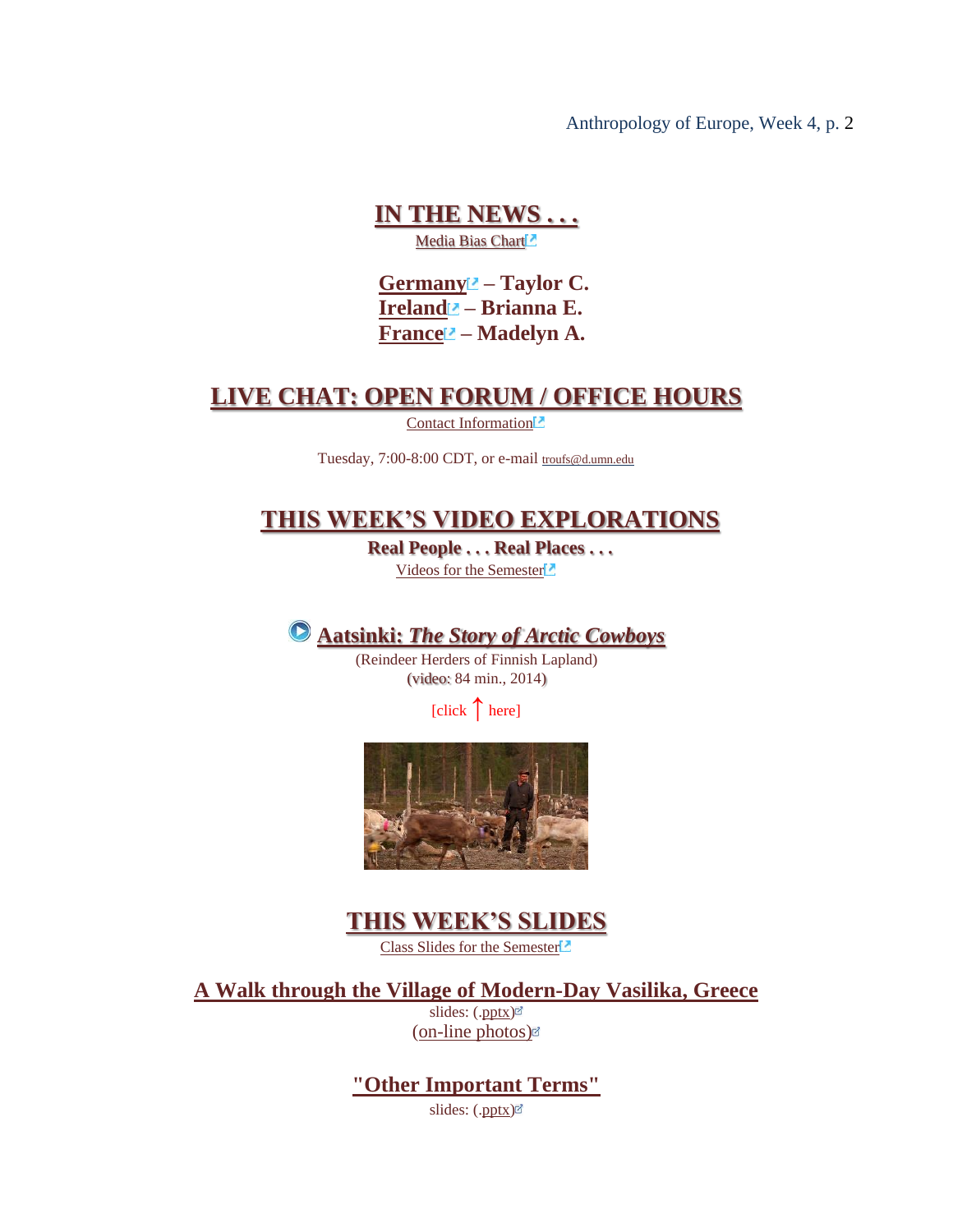### **[READINGS FOR THE WEEK](#page-8-1)**

[Readings for the Semester](https://www.d.umn.edu/cla/faculty/troufs/anth3635/ceread-s.html#title)<sup>[2]</sup> [Textbook Information](https://www.d.umn.edu/cla/faculty/troufs/anth3635/cetexts.html#title)<sup>1</sup>

### **[OTHER ASSIGNMENT INFORMATION](#page-9-0)**

[Main Due Dates](https://www.d.umn.edu/cla/faculty/troufs/anth3635/cedue-dates.html#title)<sup>12</sup>



**[The Course in a Nutshell](#page-10-0)**

**[Structure](#page-10-1)**

**[Content](#page-10-2)**

## **[PROJECT INFORMATION . . .](#page-11-0)**

[Basic Project Information](https://www.d.umn.edu/cla/faculty/troufs/anth3635/ceproject.html#title) [Main Due Dates](https://www.d.umn.edu/cla/faculty/troufs/anth3635/cedue-dates.html#title)<sup>[2]</sup>

(optional) **[FOR FUN TRIVIA . . .](#page-13-0)**

**["Which country has the least sexist banknotes?"](#page-13-0)**

**[OTHER \(optional\) . . .](#page-15-0)**

**[Questions? Comments?](#page-15-0)**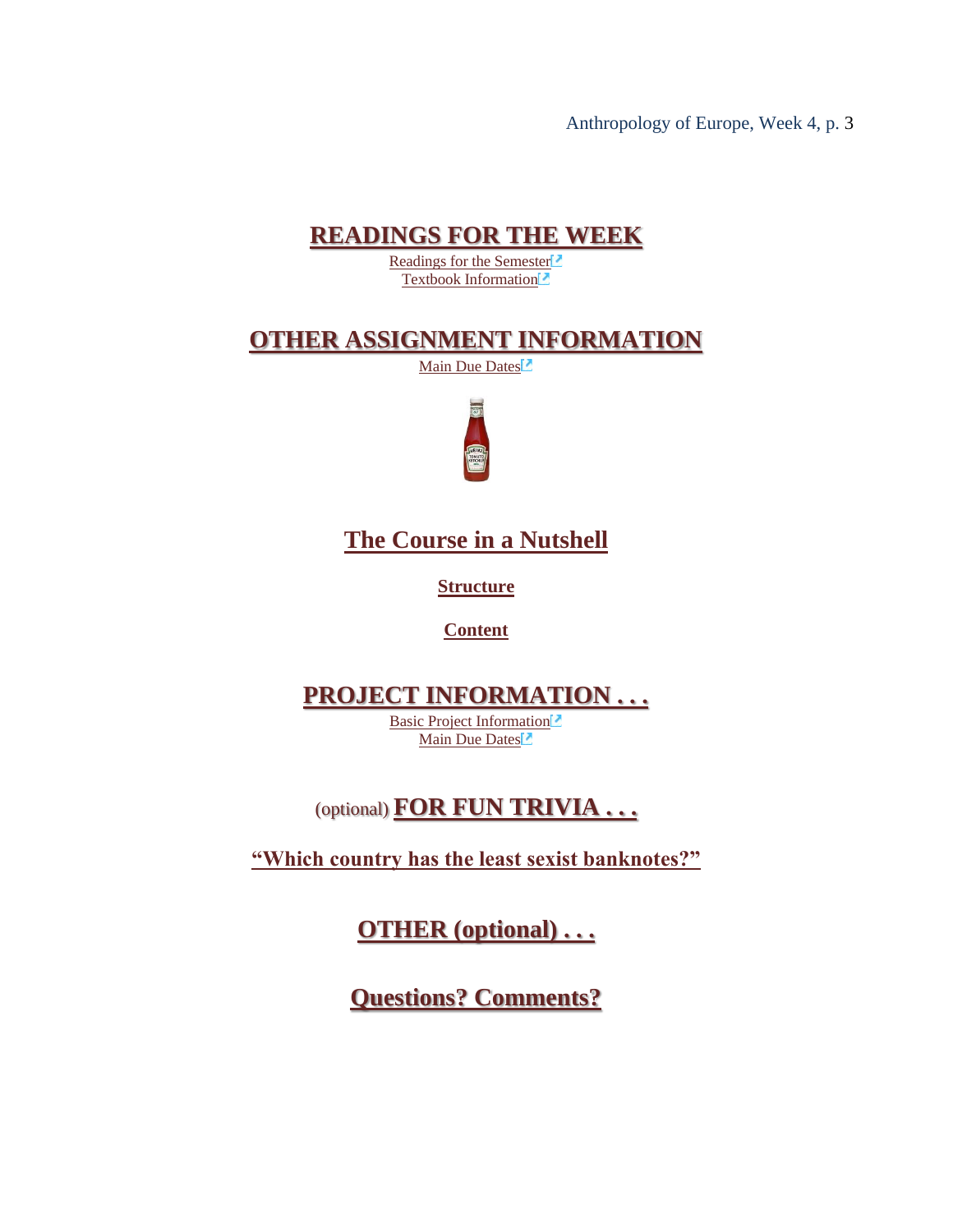## **General Comments for the Week**

<span id="page-3-0"></span>**This week we'll first finish our series on Greek villages with a walk through Vasilika, another small village made famous by anthropologists ([.pptx\)](http://www.d.umn.edu/cla/faculty/troufs/anth3635/PowerPoint/Vasilika.pptx).**

**Then we're off to Scandinavia which year after year rates at the top of the happiest places in the world to live. We'll meet Aarne and Lasse Aatsinki and their family, Sami Cowboys reindeer herders of Arctic Finland.**

**Our trivia for the week focuses on Scandinavian sexist banknotes, or lack thereof.**

**And we'll check in on the Finnish Sauna (see the Week 3 Readings) and see how that migrated to Northern Minnesota with the Finnish loggers who arrived here in the early 1900s.** 

**4**

**All in all, it will be a very great week—especially if Punxsutawney Phil, the famous groundhog from Pennsylvania,** *does not* **see his shadow on Wednesday (unless, of course, you are looking forward to six more weeks of winter). "Groundhog Day has its roots in the ancient Christian tradition of [Candlemas](https://www.history.com/topics/holidays/imbolc) , when clergy would bless and distribute candles needed for winter. The candles represented how long and cold the winter would be. Germans expanded on this concept by selecting an animal—the hedgehog—as a means of predicting weather. Once they came to America, German settlers in Pennsylvania continued the tradition, although they switched from hedgehogs to groundhogs, which were plentiful in the Keystone State."** [\(First Groundhog](https://www.history.com/this-day-in-history/first-groundhog-day) Day  $\Box$ , History.com)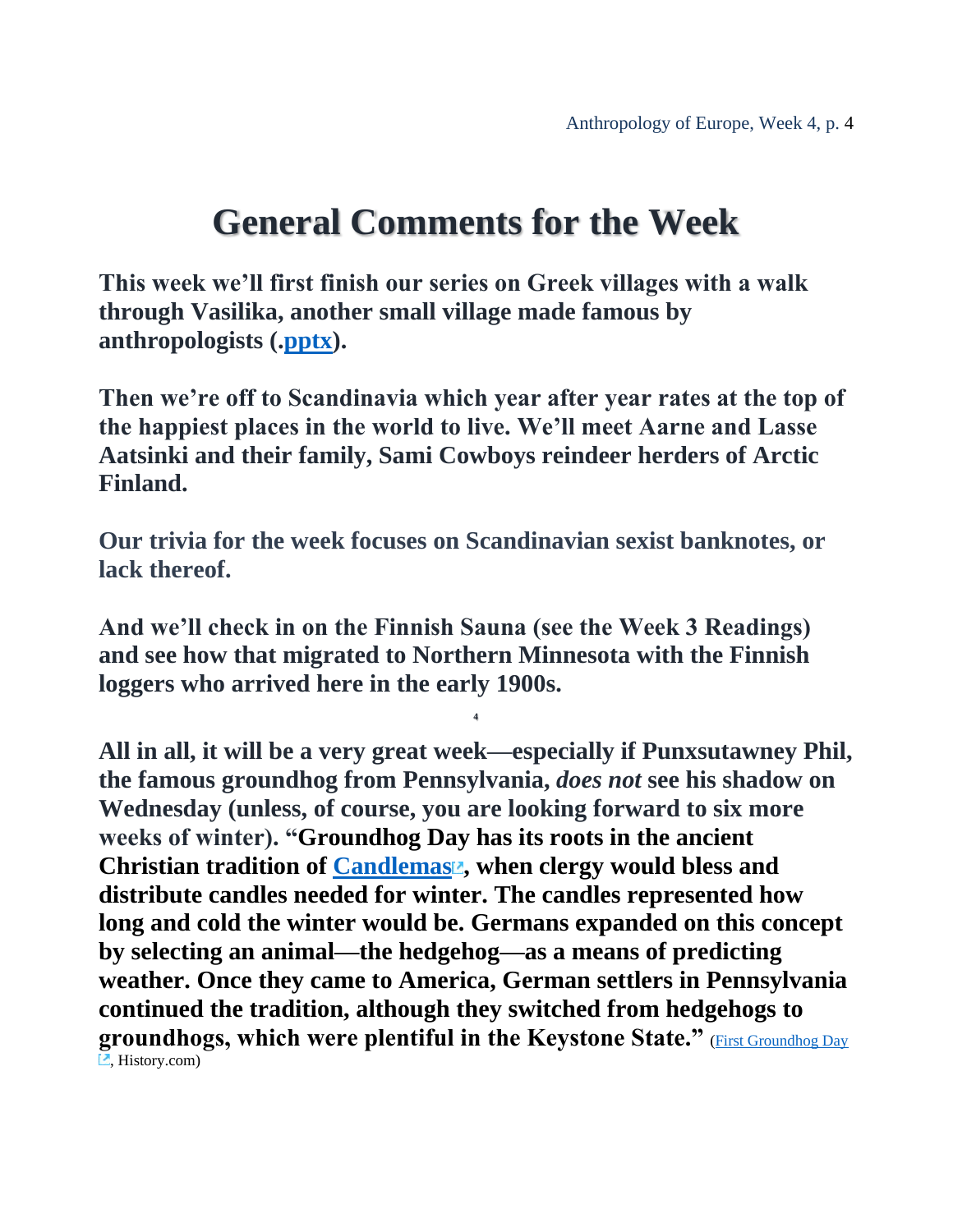**And we'll take a little time to catch up. So this is also Ketchup week** (even though nationally Ketchup Week is in December). **So catch up on your readings, videos, and slides, and start at least thinking about the Midterm Exam.**



# <span id="page-4-0"></span>**IN THE NEWS**

[Media Bias Chart](https://www.d.umn.edu/cla/faculty/troufs/anth4616/cpalternativefacts.html#mediabiaschart)



## **Sign Up in Google Docs**

s2022 [<https://docs.google.com/document/d/1hdmxw2c-fPhNRU5Hc0AM-7y5-PLtOlmVeYy\\_RJtjbqo/edit?usp=sharing>](https://docs.google.com/document/d/1hdmxw2c-fPhNRU5Hc0AM-7y5-PLtOlmVeYy_RJtjbqo/edit?usp=sharing)

**[Germany](https://www.d.umn.edu/cla/faculty/troufs/anth1095/Germany.html#project_sources) – Taylor C. [Ireland](https://www.d.umn.edu/cla/faculty/troufs/anth1095/Ireland.html#project_sources) – Brianna E. [France](https://www.d.umn.edu/cla/faculty/troufs/anth1095/France.html#project_sources) – Madelyn A.**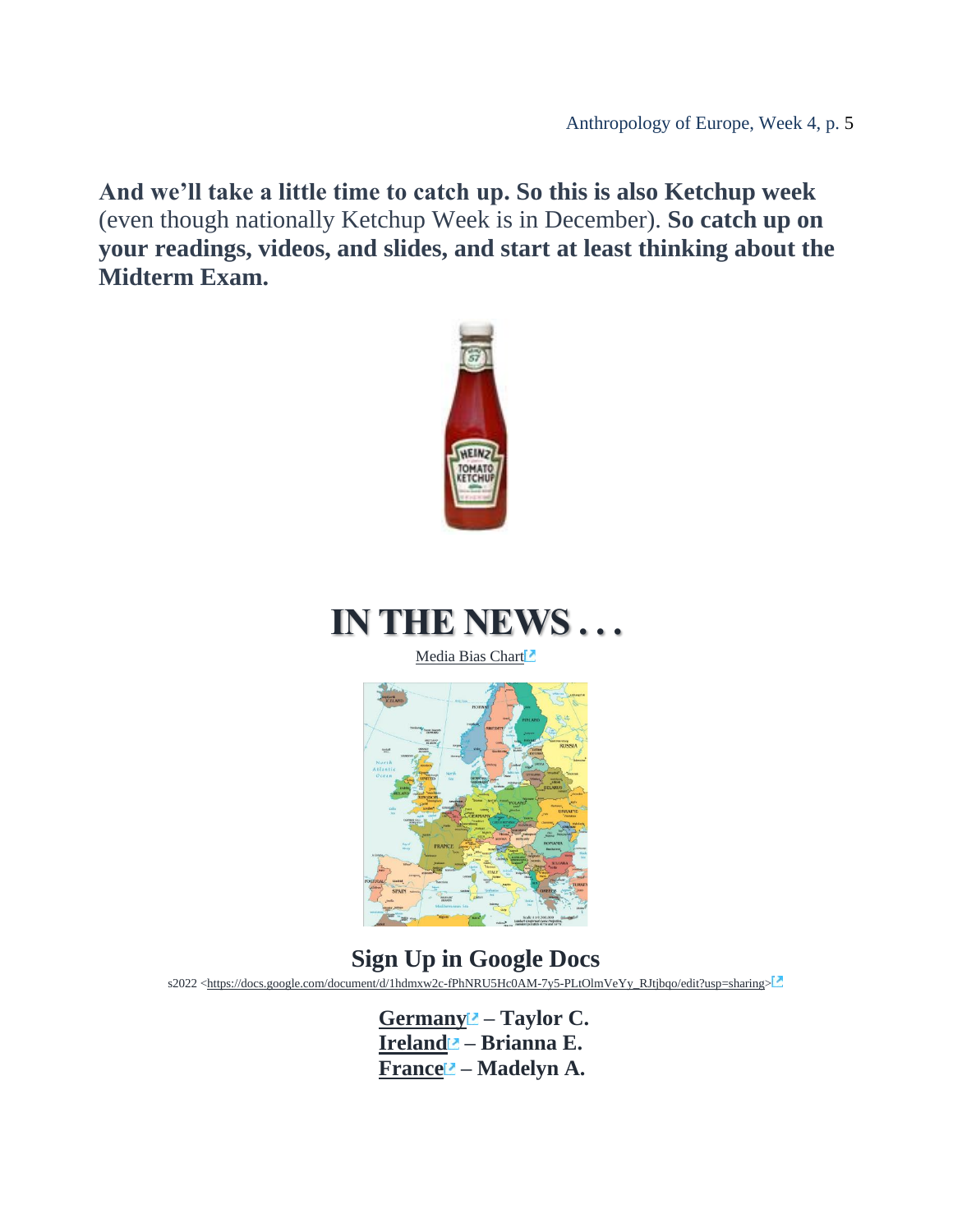# <span id="page-5-0"></span>**LIVE CHAT: OFFICE HOURS**

[Contact Information](http://www.d.umn.edu/cla/faculty/troufs/anth1602/pcoffice.html#title)<sup>[2]</sup>

Tuesday, 7:00-8:00 p.m. (CDT) **["ZOOM"](https://umn.zoom.us/my/troufs)**

[click **↑** here] or e-mail anytime: <mailto:troufs@d.umn.edu>

[click **↑** here]



Live Chat is optional.

## <span id="page-5-1"></span>**VIDEO EXPLORATIONS**

**Real People . . . Real Places . . .** [Videos for the Semester](https://www.d.umn.edu/cla/faculty/troufs/anth3635/cevideo_schedule.html#title)

<span id="page-5-2"></span>*Aatsinki: The Story of Arctic Cowboys (Reindeer Herders of Finnish Lapland)* (84 min., 2014, CC)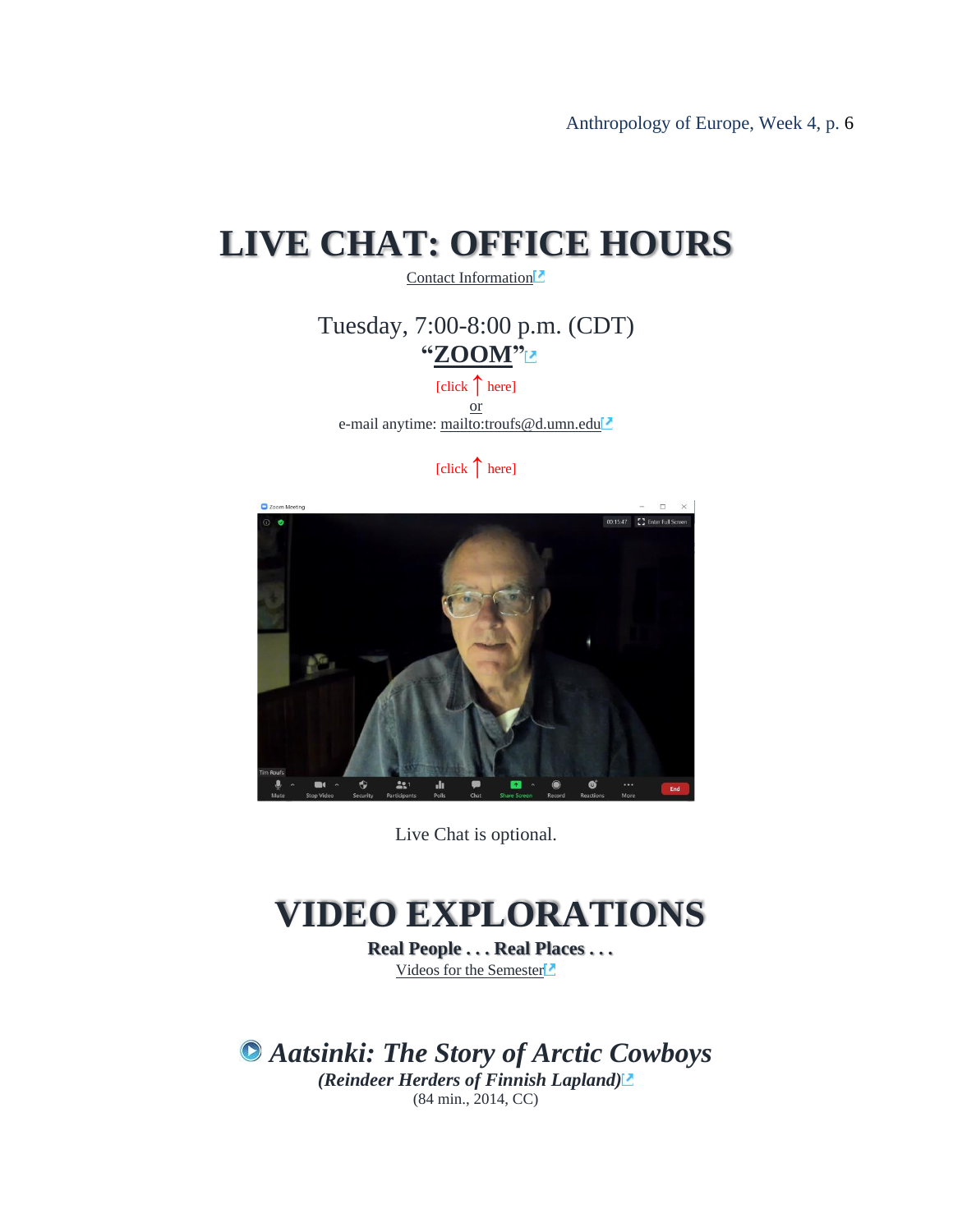## [UMD Streaming Videos on-line access](https://primo.lib.umn.edu/primo-explore/fulldisplay?docid=UMN_ALMA51649521500001701&context=L&vid=DULUTH&lang=en_US&tab=blended&query=sub,contains,finland,AND&sortby=date&facet=tlevel,include,online_resources$$IDULUTH&mode=advanced&pfilter=pfilter,exact,video,AND&offset=0)<sup>1</sup>

[click **↑**here]

#### [course viewing guide](https://www.d.umn.edu/cla/faculty/troufs/anth1095/video/Aatsinki.html#title)

REM: Turn on the Closed Caption (CC)



**"Brothers Aarne and Lasse Aatsinki are cowboys of the Arctic. Quiet but good natured, dare-devilish but humble, rugged but gentle, and exceptionally knowledgeable when it comes to their little slice of wilderness. The brothers, along with their wives and children, live well north of the Arctic Circle in Finnish Lapland, where they are the leaders of a collective of traditional reindeer herders who manage the last group of wild reindeer in all of Finland. Aatsinki follows the family for the span of one year, quietly observing their seasonal routines and the difficulties and joys of a life so closely tied to the land. Though, on the surface, Aatsinki is the story of a single family, its underlying**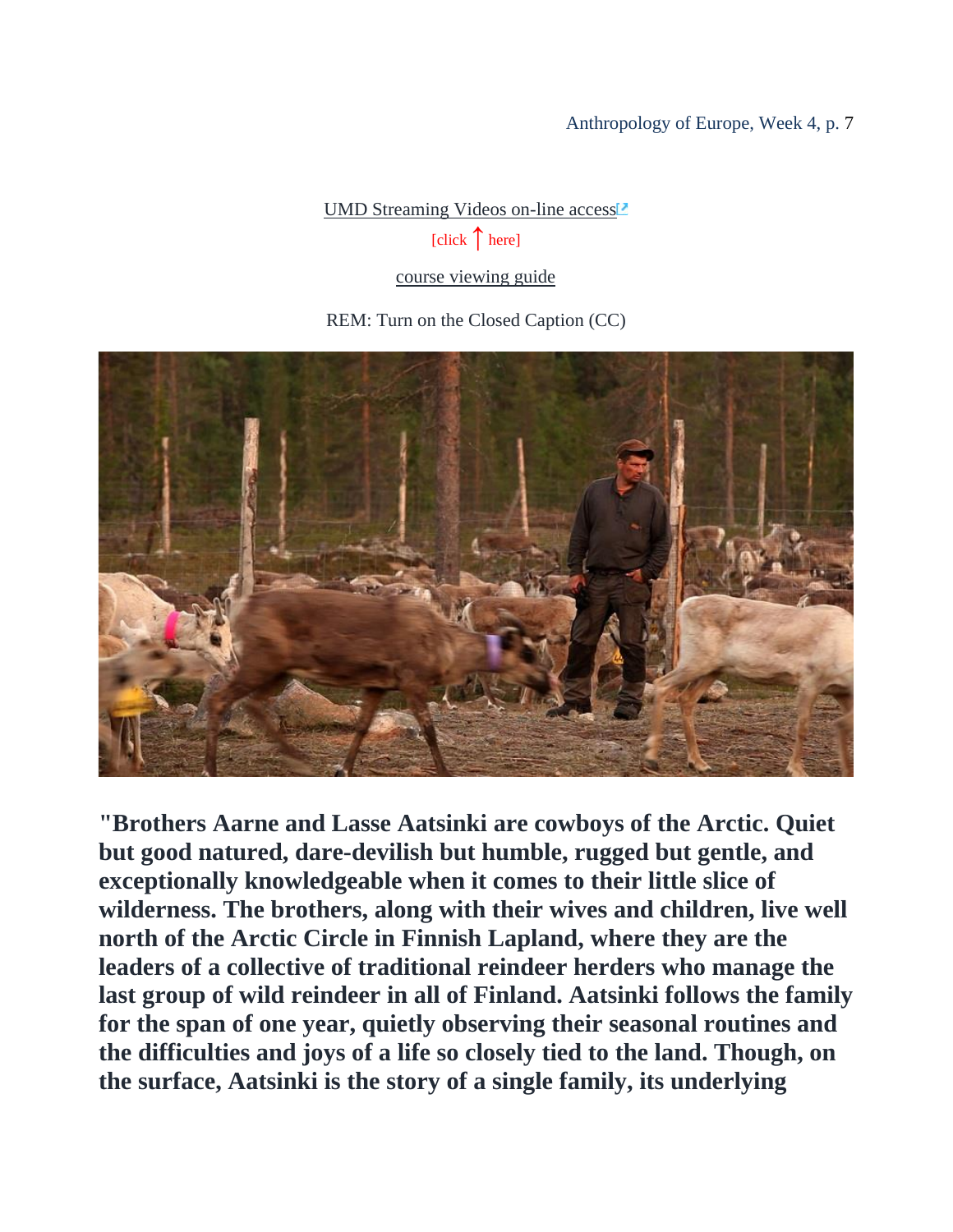**narrative is one of global consequences and connections. Between their uncanny understanding of the landscape and their reindeer on the one hand, and their heavy reliance on snowmobiles and helicopters on the other, the herders have been categorized as beacons of sustainability and demons of environmentalism—in essence, poster children for simplicity and technology alike."**

**Websites:**

**[Finland](http://www.d.umn.edu/cla/faculty/troufs/anth1095/Finland.html#title)**

**[Sámi](https://www.d.umn.edu/cla/faculty/troufs/anth1604/Sami.html#title) (Saami, Sami)**

**Whales / Dolphins / [Porpoises](http://www.d.umn.edu/cla/faculty/troufs/anthfood/afwhales.html#title)** (*[Cetacea](https://en.wikipedia.org/wiki/Cetacea)*)

# <span id="page-7-0"></span>**THIS WEEK'S SLIDES**

[Class Slides for the Semester](https://www.d.umn.edu/cla/faculty/troufs/anth3635/ceslides.html#title)

<span id="page-7-1"></span>**A Walk through Modern-Day Vasilika**

slides: ([.pptx\)](https://www.d.umn.edu/cla/faculty/troufs/anth3635/PowerPoint/Vasilika.pptx) [\(on-line photos\)](http://www.d.umn.edu/cla/faculty/troufs/anth3635/Vasilika.html#title)

*Vasilika* is another "master text" . . .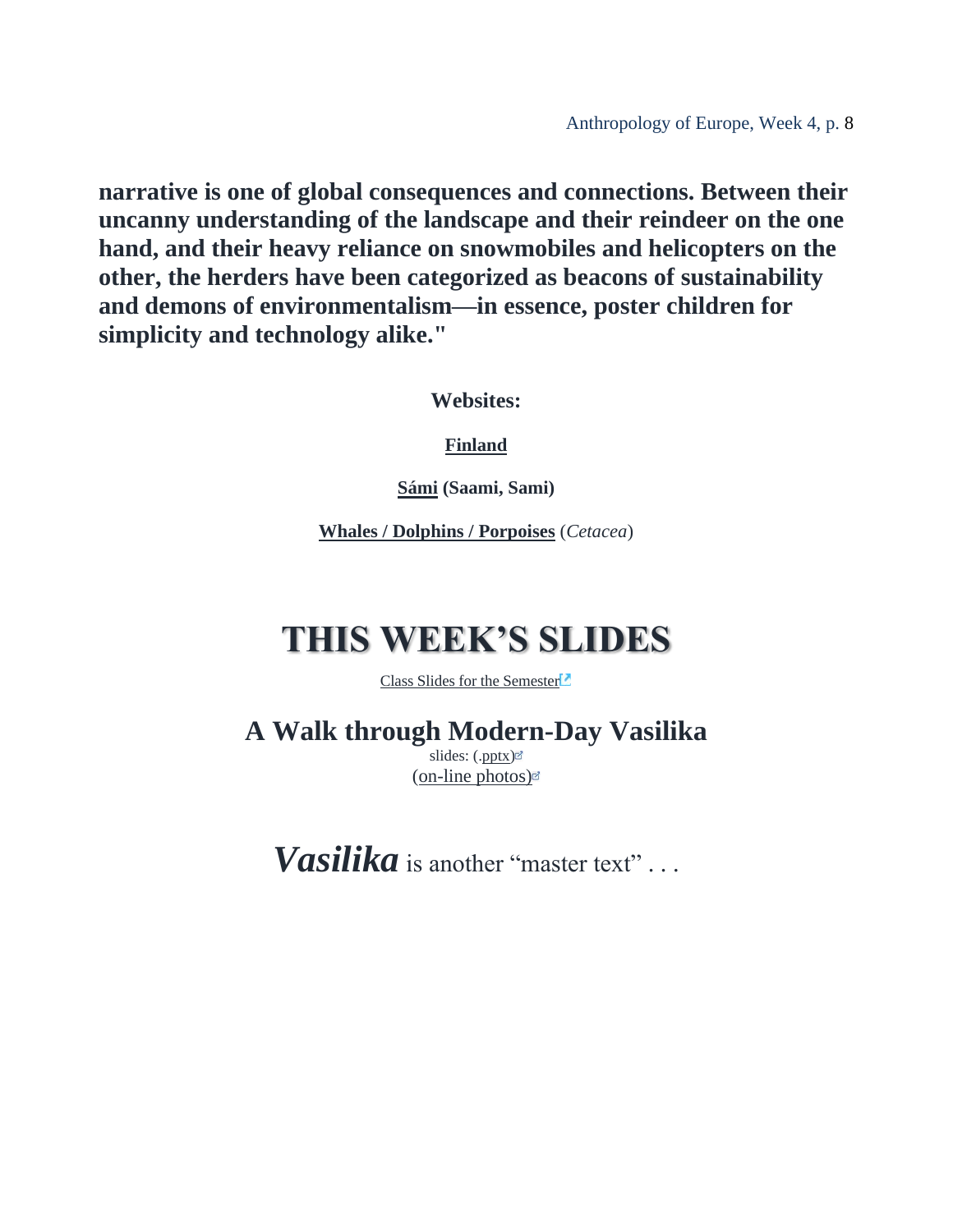

## **"Other Important Terms"**

slides: ([.pptx\)](http://www.d.umn.edu/cla/faculty/troufs/anth3635/PowerPoint/ce-terms.pptx)

## <span id="page-8-1"></span><span id="page-8-0"></span>**READINGS FOR THE WEEK**

[Readings for the Semester](https://www.d.umn.edu/cla/faculty/troufs/anth3635/ceread-s.html#title)<sup>[2]</sup> [Textbook Information](https://www.d.umn.edu/cla/faculty/troufs/anth3635/cetexts.html#title)<sup>[2]</sup>

**NB: Wine as a Metaphor for France**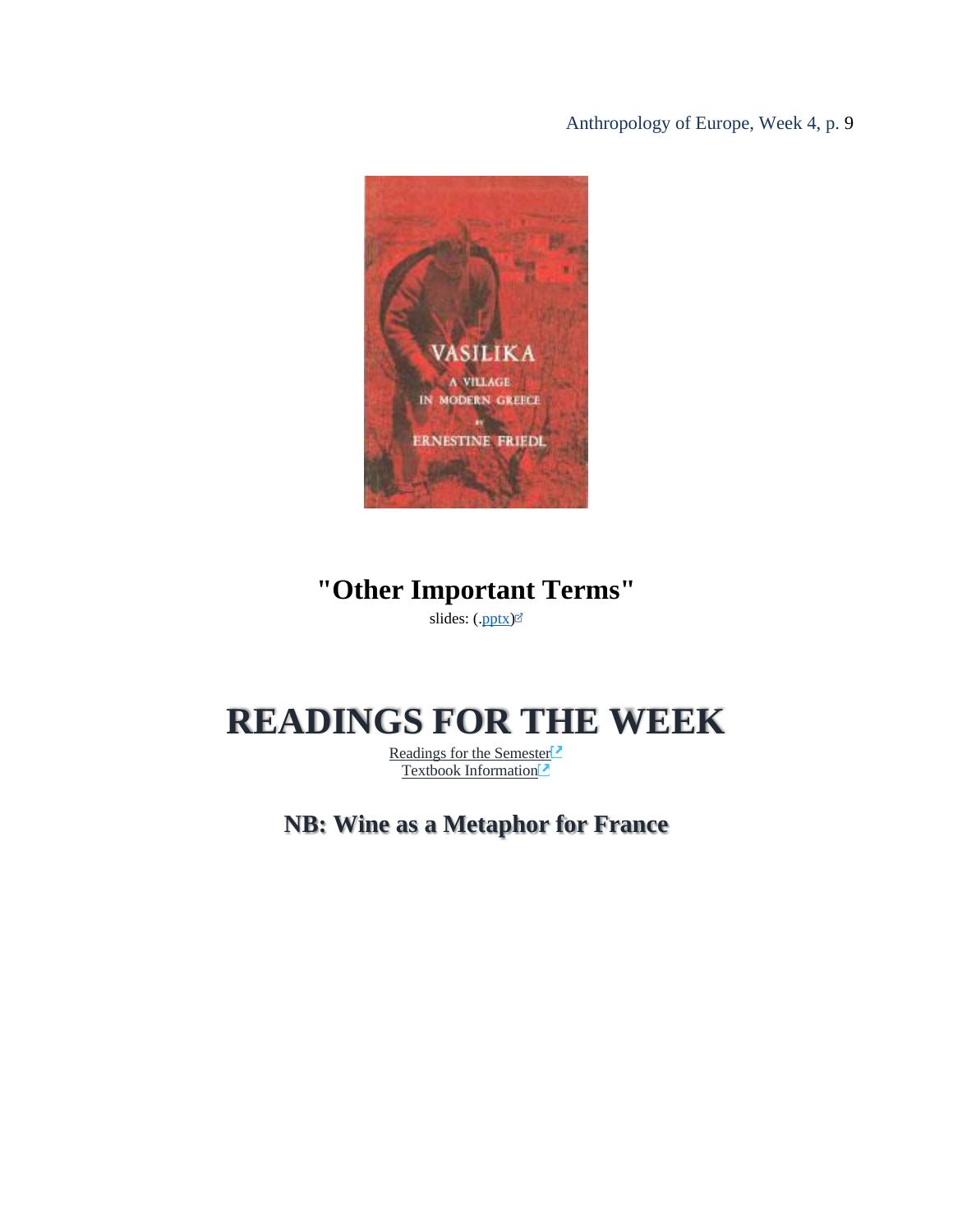

PART IV: OTHER EGALITARIAN CULTURES **Chapter 10: The German Symphony Chapter 11: Irish Conversations** Chapter 12: The Canadian Backpack and Flag **Chapter 13. Australian Outdoor Recreational Activities Chapter 14: French Wine** 

(assigned readings are in bold letters)

# <span id="page-9-0"></span>**OTHER ASSIGNMENT INFORMATION**

[Main Due Dates](https://www.d.umn.edu/cla/faculty/troufs/anth3635/cedue-dates.html#title)



Catch up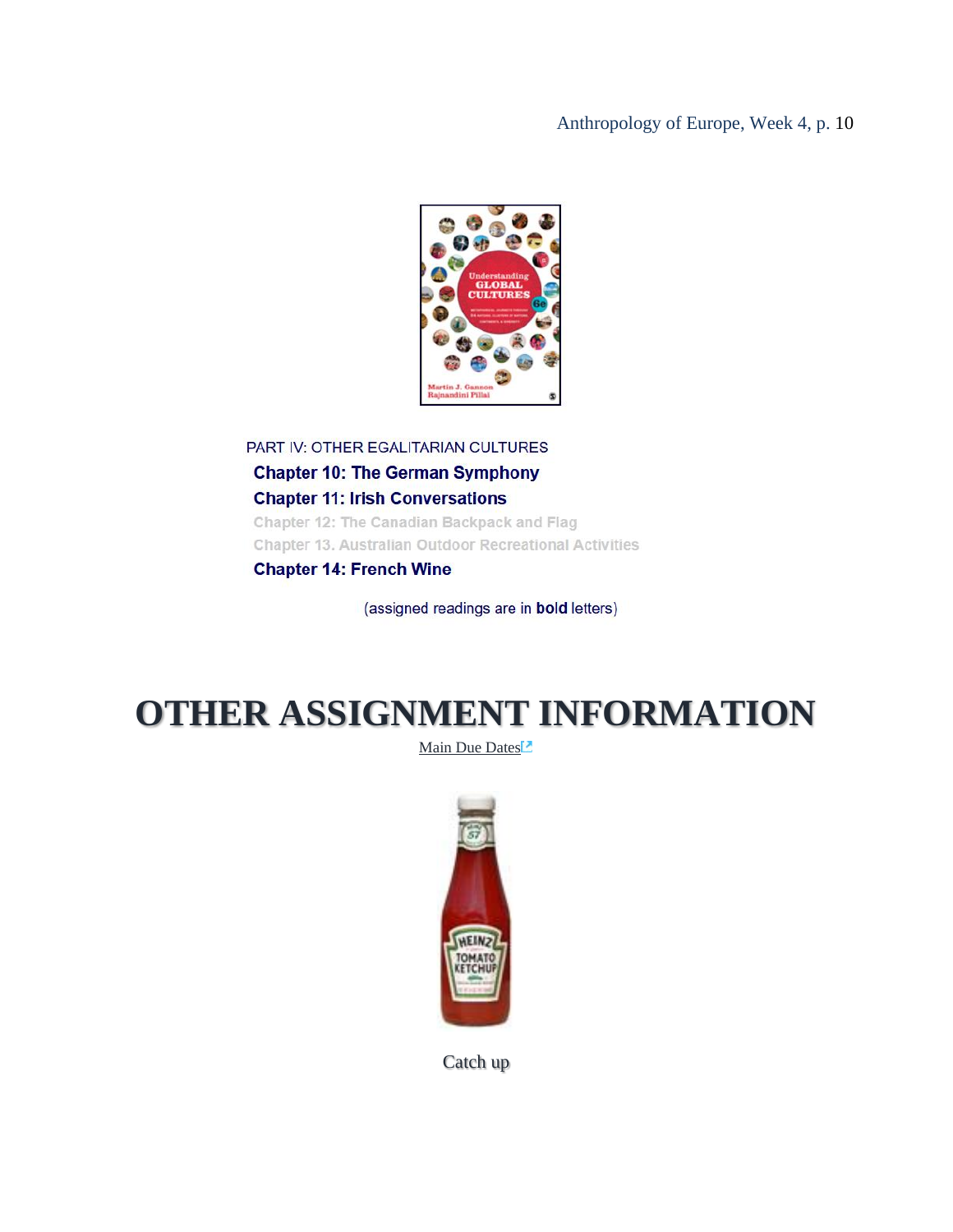## <span id="page-10-1"></span><span id="page-10-0"></span>**The Course in a Nutshell**

## **COURSE STRUCTURE**

ANTH 3635 Peoples and Cultures of Europe<sup>®</sup> consists of three main segments:

#### **I** Orientation and Background

**Introduction** 

**Basic Concepts** 

**History** 

**Theory** 

**Methods and Techniques** 

#### **II Explorations**

**Comparative / Cross-Cultural** 

Holistic (holism slides.pptx)<sup>er</sup>

Ethnographic Case Studies from the Real World: Real People . . . Real Places from Around Europe

#### **III Student Presentations on Term Research Project**

General Course Information<sup>®</sup>

#### **COURSE CONTENT**

primarily comes from the following sources . . .

#### <span id="page-10-2"></span>• **MAIN MEMO FOR THE WEEK . . .**

- **[IN-THE-NEWS](https://www.d.umn.edu/cla/faculty/troufs/anth3635/ce_in_the_news_report.html#title)**  $\alpha$ ...
- $\bullet$  **[VIDEO EXPLORATIONS](https://www.d.umn.edu/cla/faculty/troufs/anth3635/cevideo_schedule.html#title)**  $\alpha$ [.](https://www.d.umn.edu/cla/faculty/troufs/anth3635/cevideo_schedule.html#title)..
- **[SLIDE PRESENTATIONS](http://www.d.umn.edu/cla/faculty/troufs/anth3635/ceslides.html#title)**  $\alpha$ [.](http://www.d.umn.edu/cla/faculty/troufs/anth3635/ceslides.html#title)..
- **[READINGS FOR THE WEEK](https://www.d.umn.edu/cla/faculty/troufs/anth3635/ceread-s.html#title)** $\alpha$ **[.](https://www.d.umn.edu/cla/faculty/troufs/anth3635/ceread-s.html#title)..**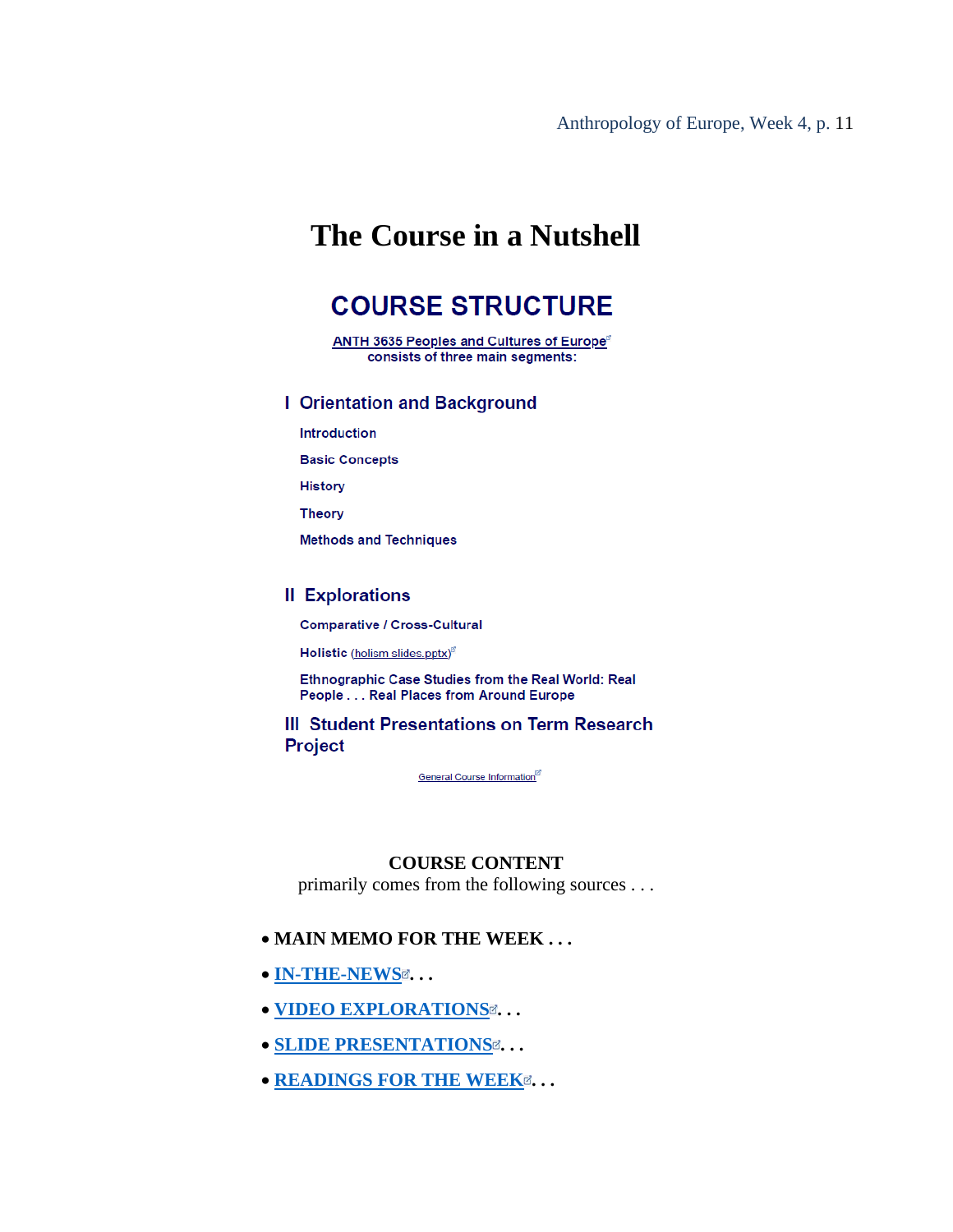#### • **OTHER ASSIGNMENT INFORMATION . . .**

- **MIDTERM AND FINAL EXAMS . . .**
- **[RESEARCH PROJECT INFORMATION](https://www.d.umn.edu/cla/faculty/troufs/anth3635/ceproject.html#title)**  $\alpha$ [.](https://www.d.umn.edu/cla/faculty/troufs/anth3635/ceproject.html#title).. on a topic of your choice related to the course
- **[DISCUSSIONS](https://www.d.umn.edu/cla/faculty/troufs/anth3635/ceforumsamples.html#title) . . .** including your personal experiences
- **(optional) EXTRA CREDIT[.](https://www.d.umn.edu/cla/faculty/troufs/anth3635/ceextracredit.html#title)** . . on a topic of your choice related to the course
- **OTHER (optional) . . .**

[Course Structure](https://www.d.umn.edu/cla/faculty/troufs/anth3635/ceinanutshell.html#structure)

PLEASE NOTE:

Both the Midterm Exam and Final Exam are openbook/open-notes essay exams.

So there should be very little work and effort spent on memorizing facts, other than, perhaps, where to go to find the information you are looking for.

More Information on Exams: [Midterm](https://www.d.umn.edu/cla/faculty/troufs/anth3635/ceexams_midterm.html#title)<sup>®</sup>/ [Final](https://www.d.umn.edu/cla/faculty/troufs/anth3635/ceexams_final.html#title)<sup>®</sup>

[Additional General Course Information](http://www.d.umn.edu/cla/faculty/troufs/anth3635/cecourseinfo.html#title)

## **MIDTERM EXAM . . .**

[General Midterm Exam Information](https://www.d.umn.edu/cla/faculty/troufs/anth3635/ceexams_midterm.html#title)<sup>12</sup>

# <span id="page-11-0"></span>**PROJECT INFORMATION . . .**

[Basic Project Information](https://www.d.umn.edu/cla/faculty/troufs/anth3635/ceproject.html#title)<sup>1</sup> [Main Due Dates](https://www.d.umn.edu/cla/faculty/troufs/anth3635/cedue-dates.html#title)<sup>1</sup> **(Informal proposal due next week)**

**DUE NEXT WEEK: Your [Informal Project Proposal](https://www.d.umn.edu/cla/faculty/troufs/anth3635/ceterm_paper.html#proposal)**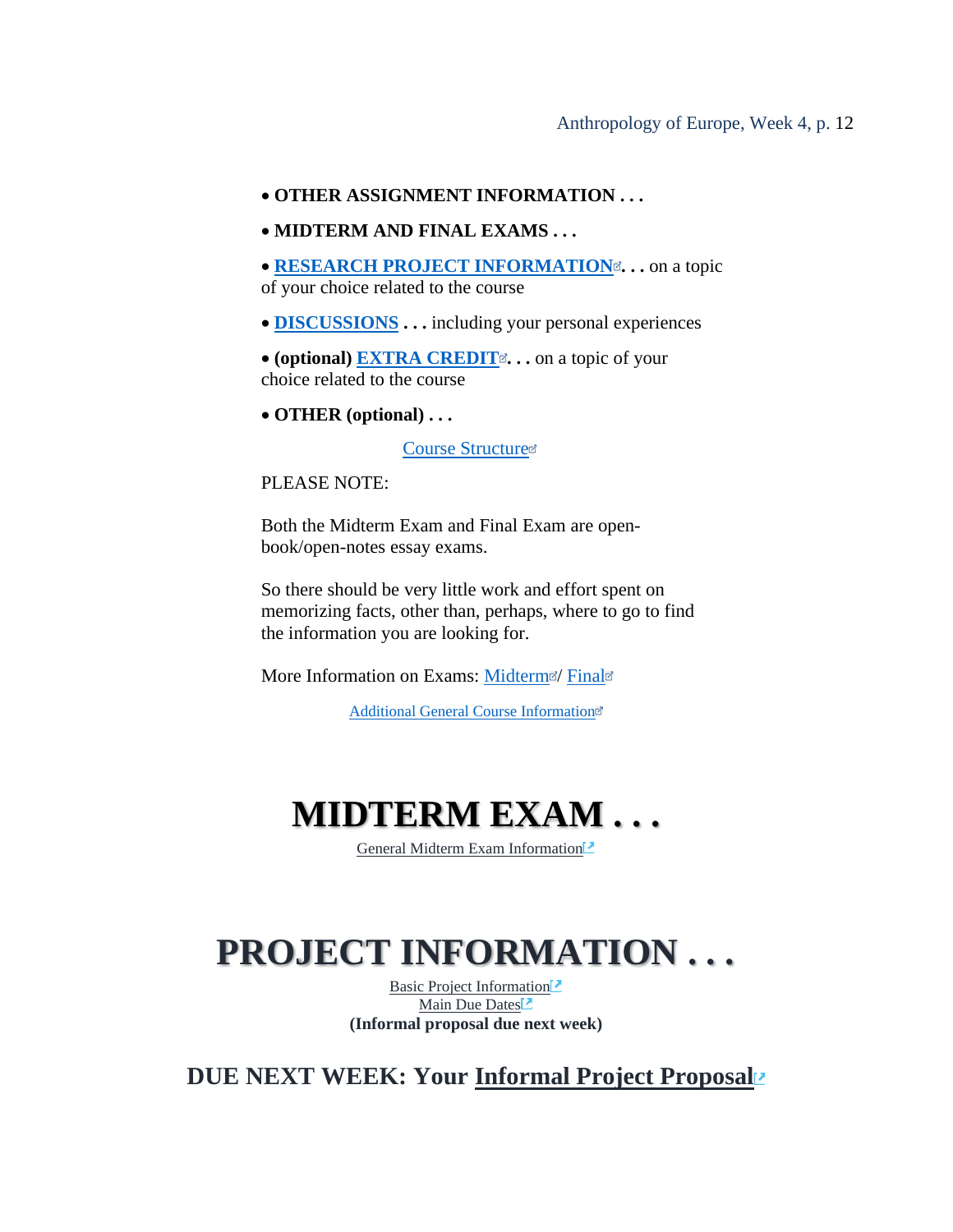**Keep thinking about [your Class Project](http://www.d.umn.edu/cla/faculty/troufs/anth3635/ceproject.html#title) , about something** *that you, personally, are interested in***.** *Pick out 1-3 things that interest you***, that are related to the class, that you think might make a good Class** 

Projectz. **This Project is something with which you should be able to have** *fun***.**

**It's a good time to have at least a quick look at the information for your class project**, which you can find at

[<http://www.d.umn.edu/cla/faculty/troufs/anth3635/ceproject.html#title>](http://www.d.umn.edu/cla/faculty/troufs/anth3635/ceproject.html#title).

### **Your class Project is your Term Paper, plus a short "work-in-progress" presentation.**



*[Demosthenes Practising Oratory](http://en.wikipedia.org/wiki/File:DemosthPracticing.jpg)* (1870) *[Charles Dickens](http://en.wikipedia.org/wiki/File:Francis_Alexander_-_Charles_Dickens_1842.jpeg)* (1842)



**[Details](http://www.d.umn.edu/cla/faculty/troufs/anth3635/ceterm_paper.html#title)** of [Presentation](http://www.d.umn.edu/cla/faculty/troufs/anth3635/cepresentations.html#title)<sup>1</sup> **Details** of Term Paper<sup>12</sup>

Your *Informal* [Project Statement](http://www.d.umn.edu/cla/faculty/troufs/anth3635/ceterm_paper.html#proposal)<sub>2</sub>, or Project Proposal, is due by the end of Week 5, **Saturday, 12 February 2022**. Basically, that's a short *informal* summary personal statement of what you are interested in doing, how you think you might go about it, and what resources you are thinking about using. It can be as simple as the following:

"For my project I'm thinking about X, or Y, and these are the items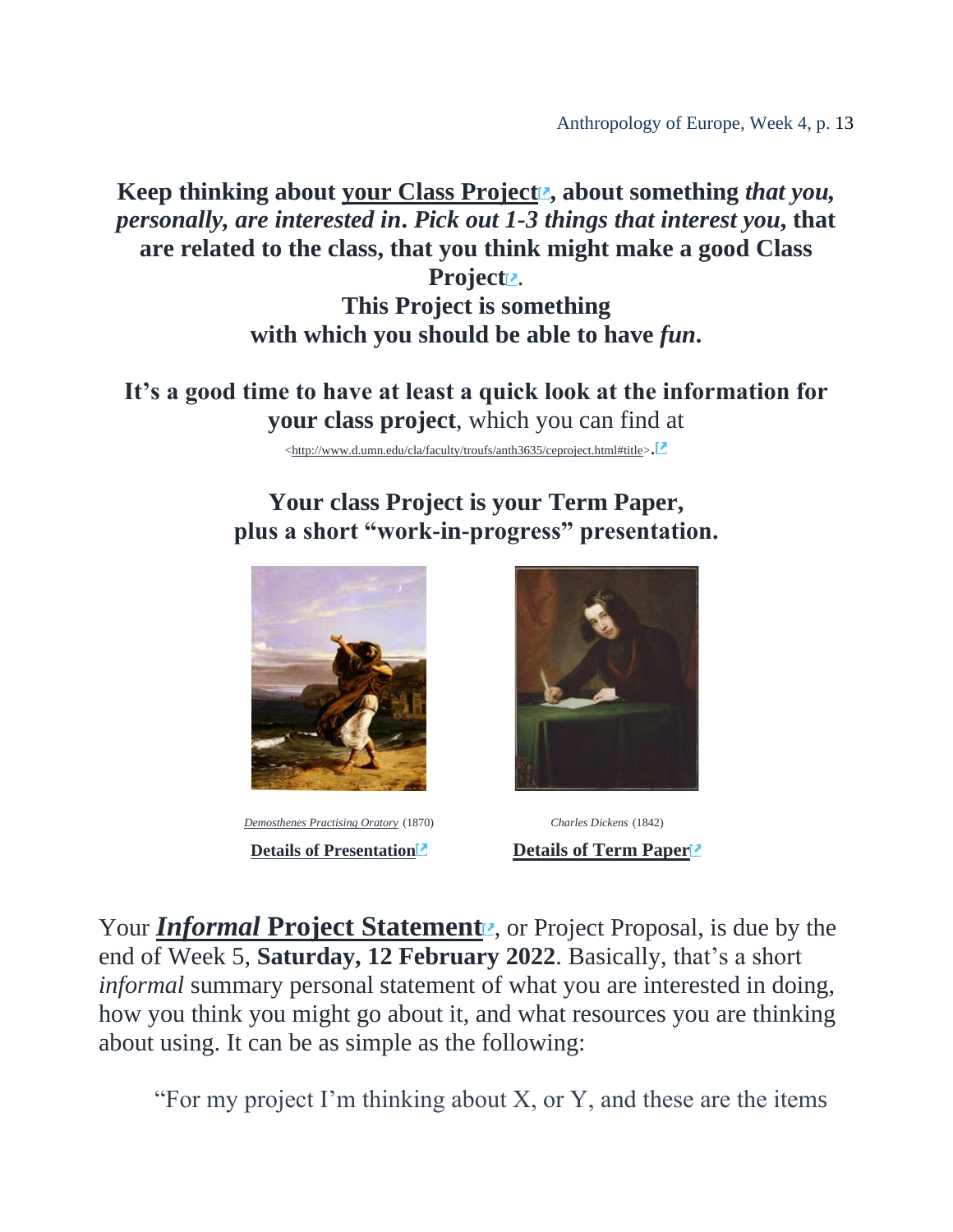I'm thinking about using [add short list]. This is why I'm interested in this/these project(s) [add your reason(s)].  $\dots$ 

<span id="page-13-0"></span>It is an *informal* statement. A more formal statement will come later on (in Week 7, Saturday, 26 February 2022).

# **(optional) FOR FUN TRIVIA . . .**

**["Which country has the least sexist banknotes?"](http://www.bbc.com/news/magazine-32204664?ocid=global_bbccom_email_13042015_magazine)**

-- **[BBCNews](http://www.bbc.com/)** (13 April 2015)

"We thought it was very important to feature an equal number of men and women" -- Susanne Eberstein, Sweden's Riksbank



Actress Greta Garbo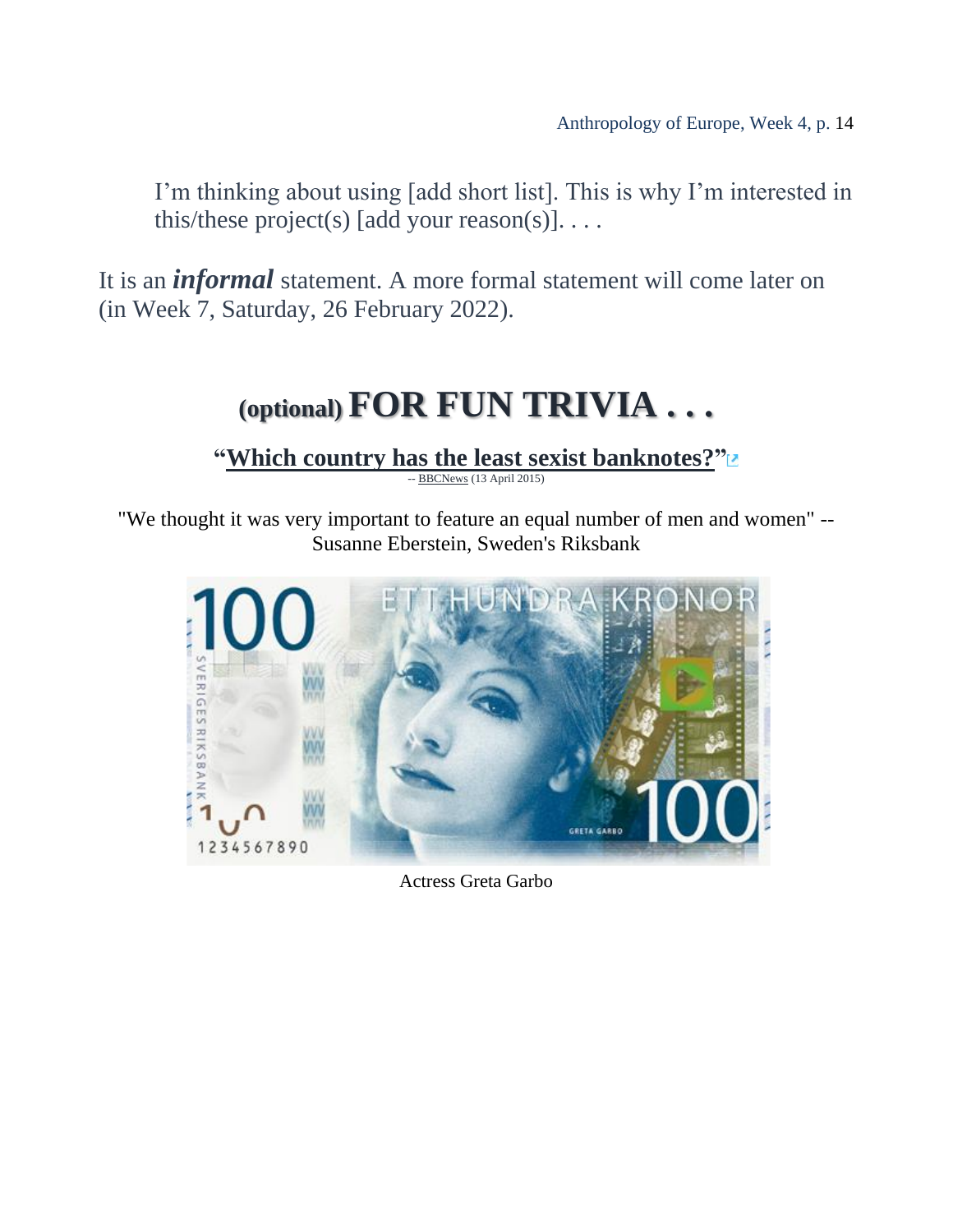

#### Opera Singer BirgitNilsson



Pippi Longstocking Author Astrid Lindgren

[\(Answer\)](https://www.d.umn.edu/cla/faculty/troufs/anth1095/trivia/gctrivia_banknotes.html#answer)